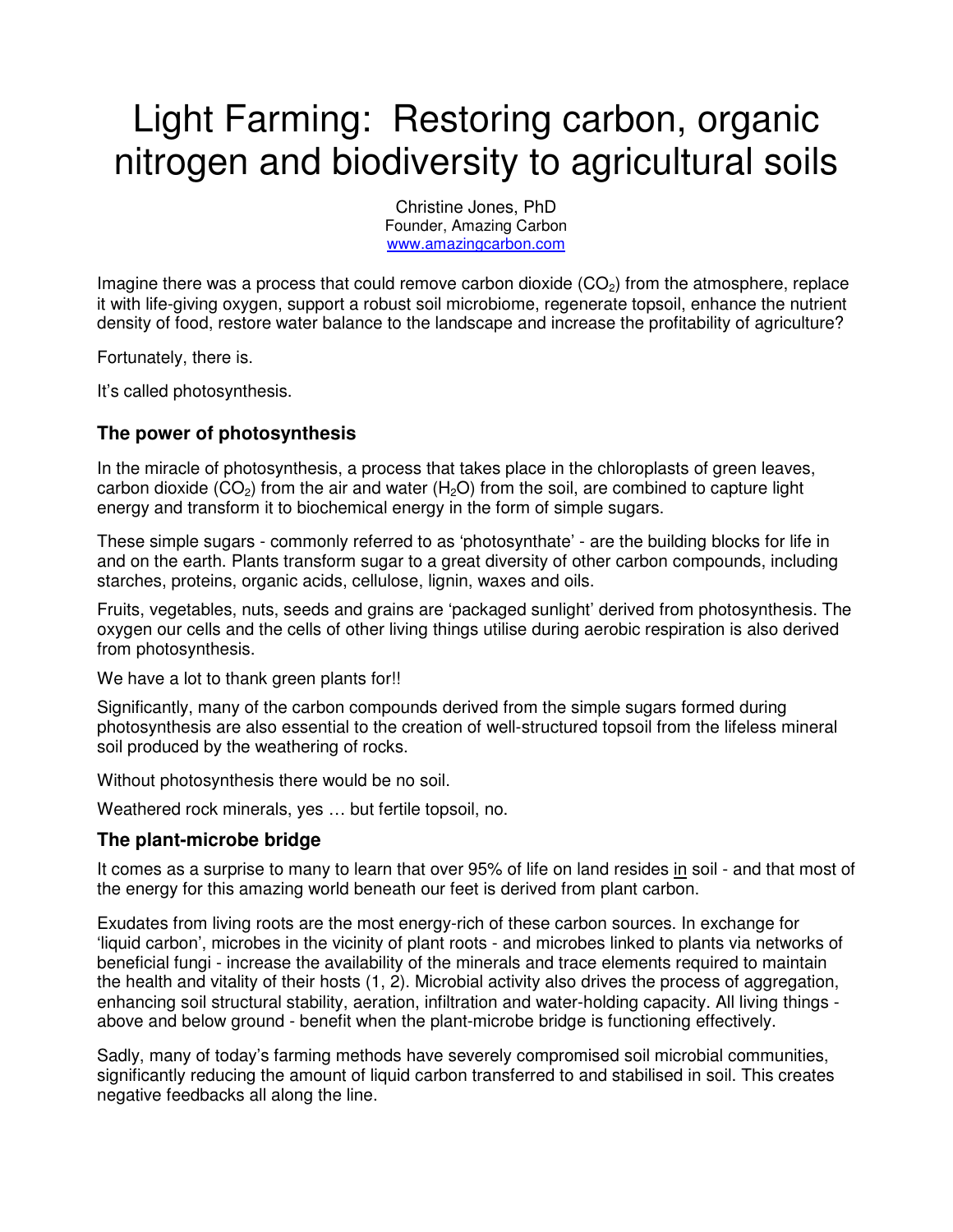Over the last 150 years, many of the world's prime agricultural soils have lost between 30% and 75% of their carbon, adding billions of tonnes of  $CO<sub>2</sub>$  to the atmosphere (3). Losses of soil carbon significantly reduce the productive potential of the land and the profitability of farming. Soil degradation has intensified in recent decades, with around 30% of the world's cropland abandoned in the last 40 years due to soil decline (4). With the global population predicted to peak close to 10 billion by 2050, the need for soil restoration has never been more pressing.

Soil dysfunction also impacts on human and animal health. It is sobering to reflect that over the last seventy years, the level of every nutrient in almost every kind of food has fallen between 10 and 100%. An individual today would need to consume twice as much meat, three times as much fruit and four to five times as many vegetables to obtain the same amount of minerals and trace elements as available in those same foods in 1940.

Dr David Thomas (5, 6) provided a comprehensive analysis of historical changes in food composition from tables published by the Medical Research Council, Ministry of Agriculture, Fisheries and Foods and the Food Standards Agency. By comparing data available in 1940 with that in 1991, Thomas demonstrated a substantial loss in mineral and trace element content in every group of foods investigated.

…………………………………………………………………………………………

### **Mineral depletion in vegetables 1940 - 1991**

### **Average of 27 kinds of vegetables**

- Copper declined by 76%
- Calcium declined by 46%
- $\blacksquare$  Iron declined by 27%
- Magnesium declined by 24%
- Potassium declined by 16%

### …………………………………………………………………………………………

#### **Mineral depletion in meat 1940 - 1991**

### **Average of 10 kinds of meat**

- Copper declined by 24%
- Calcium declined by 41%
- $\blacksquare$  Iron declined by 54%
- Magnesium declined by 10%
- Potassium declined by 16%
- Phosphorus declined by 28%

Source: Thomas, D.E. (2003). A study of the mineral depletion of foods available to us as a nation over the period 1940 to 1991. Nutrition and Health, 17: 85–115.

…………………………………………………………………………………………………….. The nutrient depletion summarised in Thomas's review represents a weighted average of mineral and trace element changes in 27 kinds of vegetables and 10 kinds of meat. Significant mineral and trace element depletion was also recorded in the 17 varieties of fruit and two dairy products tested over the same period (5).

The mineral depletion in meat and dairy reflects the fact that animals are consuming plants and/or grains that are themselves minerally depleted.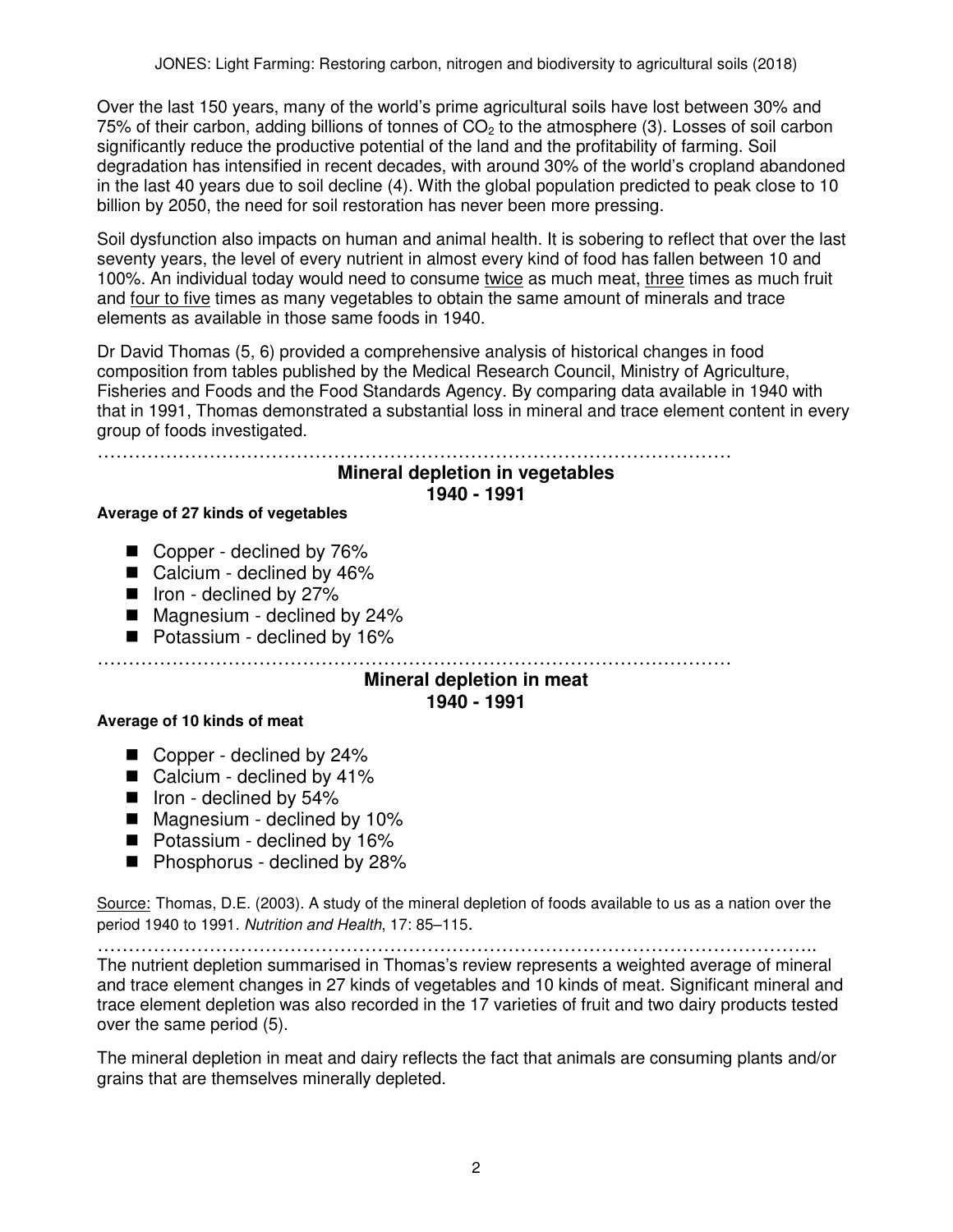In addition to the overall decline in nutrient density, Thomas found significant changes in the ratios of minerals to one another. Given that there are critical ratios of minerals and trace elements for optimum physiological function, it is highly likely that these distorted ratios impact on animal and human health and well being (5).

### **Restoring nutrient density to food**

It is commonly believed that the significant reduction in the nutrient density of today's chemically produced food is due to the 'dilution effect'. That is, as yield increases, mineral content falls. However, compromised nutrient levels are not observed in high-yielding vegetables, crops and pastures grown in healthy, biologically active soils. Indeed, the opposite applies.

Only in rare instances are minerals and trace elements completely absent from soil. Most of the 'deficiencies' observed in today's plants, animals and people are due to soil conditions not being conducive to nutrient uptake. The minerals are present, but simply not plant available. Adding inorganic elements to correct these so-called deficiencies is an inefficient practice. Rather, we need to address the biological causes of dysfunction.

> "There can be no life without soil and no soil without life; they have evolved together" (Charles E. Kellogg, USDA Yearbook of Agriculture, 1938).

The soil's ability to support nutrient dense, high vitality crops, pastures, fruit and vegetables requires the presence of a diverse array of soil microbes from a range of functional groups. The majority of microbes involved in nutrient acquisition are plant-dependent. That is, they respond to carbon compounds exuded by the roots of actively growing green plants.

Most plant-dependent microbes are negatively impacted by the use of 'cides' - herbicides, pesticides, insecticides and fungicides. The use of these chemicals reduces nutrient uptake, compromising the plant's immune response and often requiring even further use of chemicals.

In short, the functioning of the soil ecosystem is determined by the presence, diversity and photosynthetic rate of actively growing green plants - as well as the presence or absence of chemical toxins.

But who manages the plants - and the chemicals?

You guessed it … we do.

Fortunately, consumers are becoming increasingly aware that food is more than a commodity. Indeed, increased global awareness of the links between food quality, soil function and planetary health may well prove to be a significant driver for much-needed social and environmental change (7). It is up to us to restore soil integrity, fertility, structure and water-holding capacity - not by applying 'bandaids' to the symptoms, but by the way we manage our food production systems.

### **The soil carbon sink**

Soil can function as a carbon **'source'** - adding carbon to the atmosphere - or a carbon **'sink'** removing  $CO<sub>2</sub>$  from the atmosphere. The dynamics of the source-sink equation are largely determined by land management.

Over millennia a highly effective **carbon cycle** has evolved, in which the capture, storage, transfer, release and recapture of biochemical energy in the form of carbon compounds repeats over and over. The health of the soil - and the vitality of plants, animals and people - depends on the effective functioning of this cycle.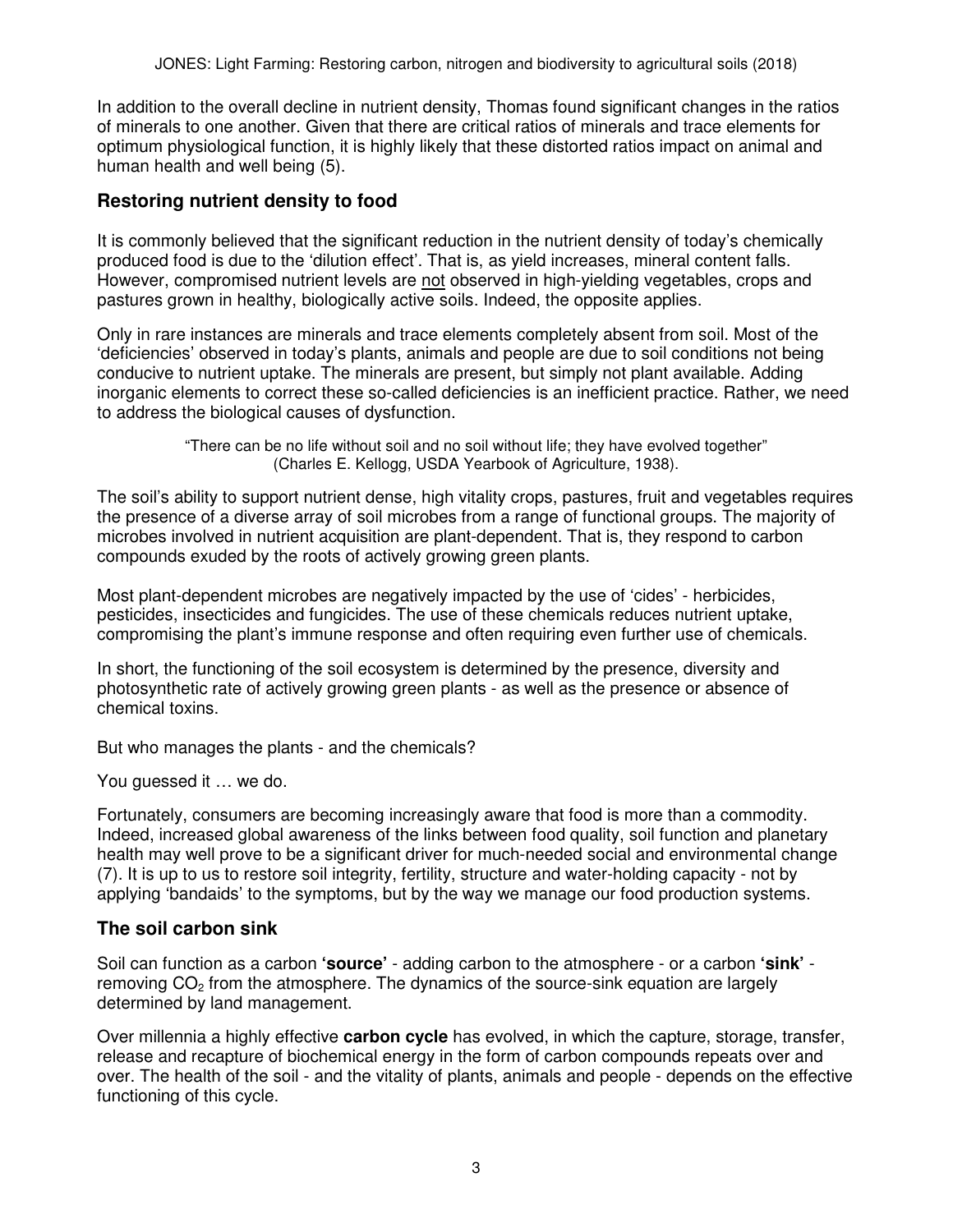Technological developments since the Industrial Revolution have produced machinery capable of extracting vast quantities of fossil fuels from beneath the Earth's surface - as well as machinery capable of laying bare large tracts of grasslands and forests. Taken together, these factors have resulted in the release of increasing quantities of  $CO<sub>2</sub>$  to the atmosphere while simultaneously destroying the largest natural sink over which we have control. The decline in natural sink capacity has amplified the effects of anthropogenic emissions.

### **Carbon, nitrogen and water**

When areas of intact vegetation are first cropped, good yields of high protein grain can usually be obtained without the addition of fertiliser. Over time, the replacement of a diverse ecosystem with single species crops, the use of excessive cultivation and the practice of maintaining a 'bare fallow' between cash crops, result in losses of soil carbon and the deterioration of soil health. In an effort to maintain yield, more and more fertiliser, particularly inorganic forms of nitrogen, are often applied.

Rather than applying 'more fertiliser' the solution to deteriorating soil function lies in the adoption of management practices that increase levels of stable soil carbon. Organic carbon, organic nitrogen and moisture-holding capacity always move together. When levels of soil carbon increase, so too do levels of organic nitrogen and the ability of the soil to infiltrate and store water.

Organic carbon holds between four and twenty times its own weight in water. In many environments, moisture availability (rather than nutrient availability) is the most limiting factor for production. Over time, improvements to soil carbon levels eliminate the need for inorganic fertilisers.

Increasing the level of stable soil carbon also has a positive effect on landscape function. Carbon is essential to the formation of the water-stable aggregates that enhance soil structure, which in turn reduces run-off and minimises erosion.

### **Carbon Conversion Efficiency (CCE)**

Carbon Conversion Efficiency (CCE) is the percentage of carbon inputs (plant litter, animal manure, root exudates etc) biologically converted to stable soil carbon. For a range of physical, biological and chemical reasons, the conversion of carbon inputs into stable carbon is higher for root-derived materials than for above-ground biomass (8, 9).

An analysis of 10 stable isotope experiments undertaken in the field with roots grown in situ (i.e. no soil disturbance) found the stabilisation of root-derived carbon ranged from 18 to 91%, with an average of 46%, while the stabilisation of carbon derived from above-ground biomass ranged from 3 to 17% with an average of 8.3% (9). Overall, the stabilisation of root-derived carbon was five times higher than that from above-ground biomass (9). The authors suggested that the stabilisation of root-derived carbon could be even higher in perennial-based ecosystems than in the annual systems studied (9).

One reason root-derived materials make such a positive contribution to stable soil carbon pools is that in addition to providing a carbon source, the rhizosphere supports the free-living nitrogen fixing bacteria and beneficial fungi essential to stabilisation. Stable soil carbon is around 60% carbon and 6-8% nitrogen. Ideally, this nitrogen should come from the atmosphere. Well-aggregated soil is porous and has high rates of gaseous exchange. As soil carbon levels improve, soil structure improves and the conditions for associative biological N-fixation are enhanced, creating a positive feedback loop. When soil carbon is declining, the opposite applies. Populations of beneficial fungi fall, aggregate stability declines and the resulting poor structure limits gaseous exchange. This in turn reduces biological nitrogen fixation by free-living bacteria and hence the stabilisation of carbon.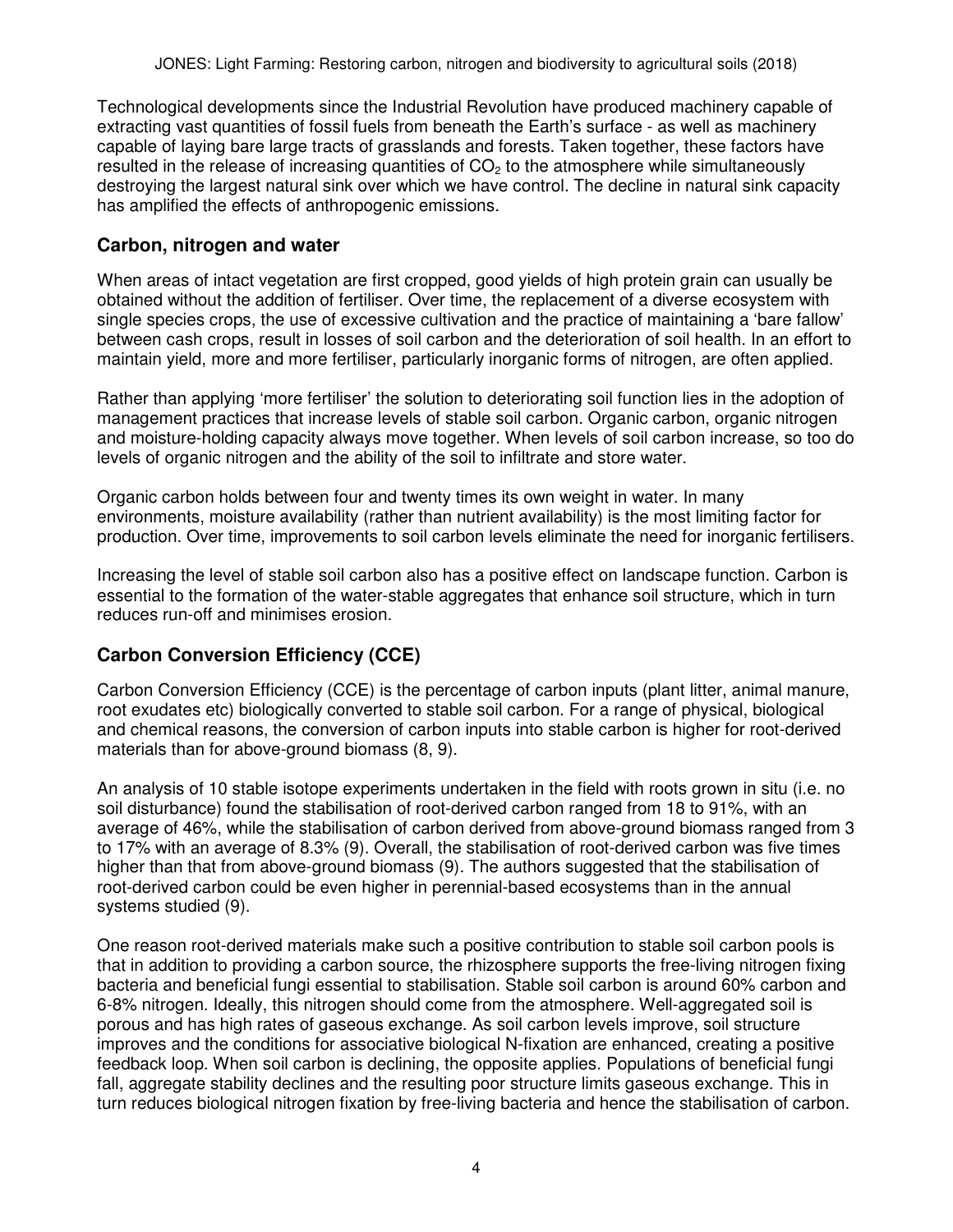Currently, many agricultural, horticultural, forestry and garden soils are a net carbon source. That is, these soils are losing more carbon than they are sequestering.

The potential for reversing the net movement of  $CO<sub>2</sub>$  to the atmosphere through improved plant and soil management is immense. Indeed, managing vegetative cover in ways that enhance the capacity of soil to sequester and store large volumes of atmospheric carbon in a stable form offers a practical and almost immediate solution to some of the most challenging issues currently facing humankind.

The key to successful sequestration is to get the basics right.

# **Five Principles for Soil Restoration**

## **1. Green is good - and yearlong green is even better**

Every year, photosynthesis draws down hundreds of billions of tonnes of  $CO<sub>2</sub>$  from the atmosphere. The impact of this drawdown was dramatically illustrated in a stunning visualisation released by NASA in 2014 (10). The movement of carbon from the atmosphere to soil - via green plants represents the most powerful tool we have at our disposal for the restoration of soil function and reduction in atmospheric levels of  $CO<sub>2</sub>$ .

While every green plant is a solar-powered carbon pump, it is the photosynthetic capacity and photosynthetic rate of living plants (rather than their biomass) that drive the biosequestration of stable soil carbon.

**Photosynthetic capacity:** the amount of light intercepted by green leaves in a given area. Determined by percentage canopy cover, plant height, leaf area, leaf shape and seasonal growth patterns. On agricultural land, photosynthetic capacity can be improved through the use of multi-species covers, companion cropping, multi-species pastures and strategic grazing. In parks and gardens plant diversity and mowing height are important factors. Bare soil has zero photosynthetic capacity. Bare soil is not only a net carbon source but is also vulnerable to erosion by wind and water.

**Photosynthetic rate:** the rate at which plants are able to convert light energy to sugars. Determined by many factors including light intensity, moisture, temperature, nutrient availability, plant species richness and the demand placed on hosts by microbial symbionts. Colonisation by mycorrhizal fungi and/or trichoderma can significantly increase photosynthetic rate. Plants photosynthesising at an elevated rate have a high sugar and mineral content, are less prone to pests and diseases and contribute to improved weight gains in livestock. Photosynthetic rate can be assessed by measuring Brix levels with a refractometer.

An increase of around 5% in global photosynthetic capacity and/or photosynthetic rate would be sufficient to counter the  $CO<sub>2</sub>$  flux from the burning of fossil fuels, provided the extra carbon was sequestered in soil in a stable form. This is do-able. On average, global cropland is bare for around half of every year (11). **If you can see the soil it is losing carbon – and nitrogen!!** 

Both photosynthetic capacity and photosynthetic rate are strongly impacted by management. Leading-edge 'light farmers' are developing innovative and highly productive ways to keep soil covered and alive, while producing nutrient dense food and high quality fibre.

One of the most significant findings to emerge in recent years has been the improvements to infiltration, water-holding capacity and drought resilience when bare fallows have been replaced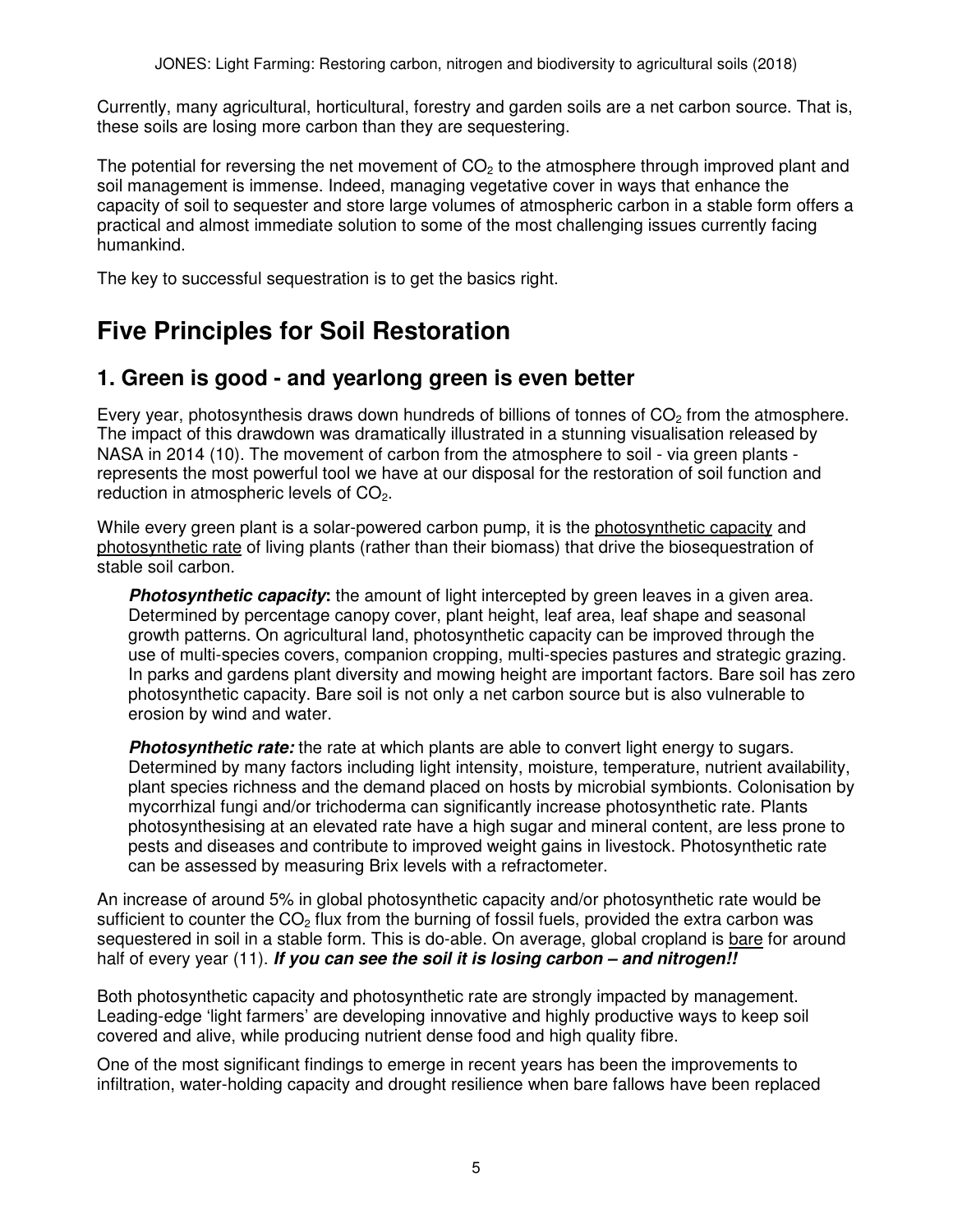with multi-species covers. This improvement has been particularly evident in lower rainfall regions and in dry years (12).

A healthy agricultural system is one that supports all forms of life. All too often, many of the life forms in soil have been considered dispensable. Or more correctly, have not been considered at all.

# **2. Microbes matter!!**

The significance of the plant-microbe bridge in transferring and stabilising carbon in soil is becoming increasingly recognised, with the soil microbiome heralded as the next frontier in soils research.

One of the most important groups of plant-dependent soil-building microbes are mycorrhizal fungi. These extraordinary ecosystem engineers access water, protect their hosts from pests and diseases - and transport nutrients such as organic nitrogen, phosphorus, sulphur, potassium, calcium, magnesium, iron and trace elements including copper, cobalt, zinc, molybdenum, manganese and boron - in exchange for liquid carbon. Many of these elements are essential for resistance to pests and diseases and resilience to climatic extremes such as drought, waterlogging and frost.

When the mycorrhizal symbiosis is functioning effectively, 20-60% of the carbon fixed in green leaves can be channelled directly to soil mycelial networks, where a portion is combined with biologically fixed nitrogen and converted to stable humic compounds. The deeper in the soil profile this occurs, the better. Humic polymers formed by soil biota within the soil matrix improve soil structure, porosity, cation exchange capacity and plant growth.

Soil function is also strongly influenced by its structure. In order for soil to be well structured, it must be living. Life in the soil provides the glues and gums that enable soil particles to stick together into pea-sized lumps called aggregates. The spaces between the aggregates allow moisture to infiltrate more easily. Moisture absorbed into soil aggregates is protected from evaporation, so that soil remains moister for longer after rain or irrigation. This improves farm productivity and profit.

Well-structured soils are also less prone to erosion and compaction and function more effectively as bio-filters.

Sadly, many of the microbes important for soil function have gone missing in action. Can we get them back? Some producers have achieved large improvements in soil health in a relatively short time. What are these farmers doing differently?

They diversify.

## **3. Diversity is not dispensable!!!**

Every plant exudes its own unique blend of sugars, enzymes, phenols, amino acids, nucleic acids, auxins, gibberellins and other biological compounds, many of which act as signals to soil microbes. Root exudates vary continuously over time, depending on the plant's immediate requirements. The greater the diversity of plants, the greater the diversity of microbes and the more robust the soil ecosystem.

The belief that monocultures and intensively managed systems are more profitable than diverse biologically-based systems does not hold up in practice. Monocultures need to be supported by high and often increasing levels of fertiliser, fungicide, insecticide and other chemicals that inhibit soil biological activity. The result is even greater expenditure on agrochemicals in an attempt to control the pest, weed, disease and fertility 'problems' that ensue.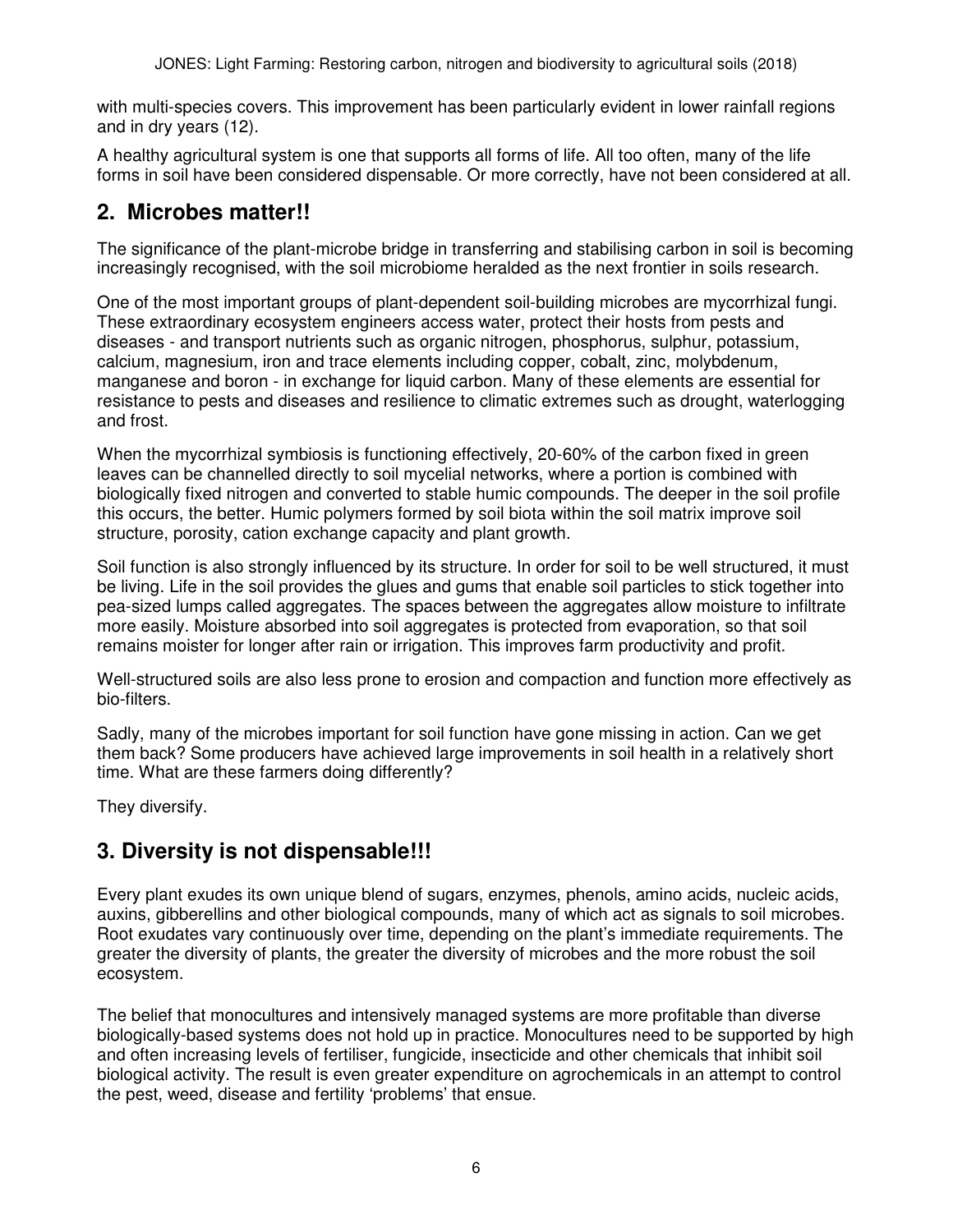The natural grasslands that once covered vast tracts of the Australian, North American, South American and sub-Saharan African continents - plus the 'meadows' of Europe - contained several hundred different kinds of grasses and forbs. These diverse grasslands and meadows were extremely productive prior to simplification through overgrazing and/or cultivation. The variation in plant root architecture in a range of North American prairie plants is illustrated in Fig. 2.



### **Fig. 2. Variation in root architecture of native American prairie plants, Illinois, USA (13).**

Innovative farmers are experimenting with up to 60 to 70 different plant species to see which combinations perform best for soil restoration. Some grain and vegetable producers are setting aside up to 50% of their cash crop area for multi-species 'soil primers'. They believe the benefits far outweigh the costs. It has been reported that two full seasons of a multi-species cover can perform miracles in terms of soil health.

However, it doesn't need to be complicated. Something as simple as including one or two companions with a cash crop can make a world of difference. Indeed, it is becoming increasingly common to see peas with canola; clover or lentils with wheat; soybean, pigeon pea, faba beans, mungbeans or vetch with corn; flax with chickpeas; buckwheat and/or peas with potatoes … and so on. Monoculture will hopefully soon be a thing of the past.

In addition to improving soil function, companion plants provide habitat and food for insect predators. Recent research (14) has shown that as the diversity of insects in crops and pastures increases, the incidence of insect pests declines, hence avoiding the need for insecticides.

Plant production is often higher in diverse communities (15,16,17,18) with diversity reported to influence yield to a greater extent than fertiliser (15). A study on the effects of nitrogen applied at rates of 0, 100 and 200 kg N/ha/yr to 78 experimental grassland communities of increasing plant species richness (1, 2, 4, 8 or 16 species) found high plant diversity with zero fertiliser produced better yields than low diversity with 200 kg N/ha/yr (15).

Increased plant production in diverse communities is closely linked to the sequestration of both carbon and organic nitrogen (17,18,19, 20). It has been suggested that the high carbon storage capacity of remnant native prairie with '11+' plant species indicates there would be economic, ecological and environmental advantages to increasing the diversity of CRP plantings, from the current 5 or 6 species, despite the higher upfront costs (20).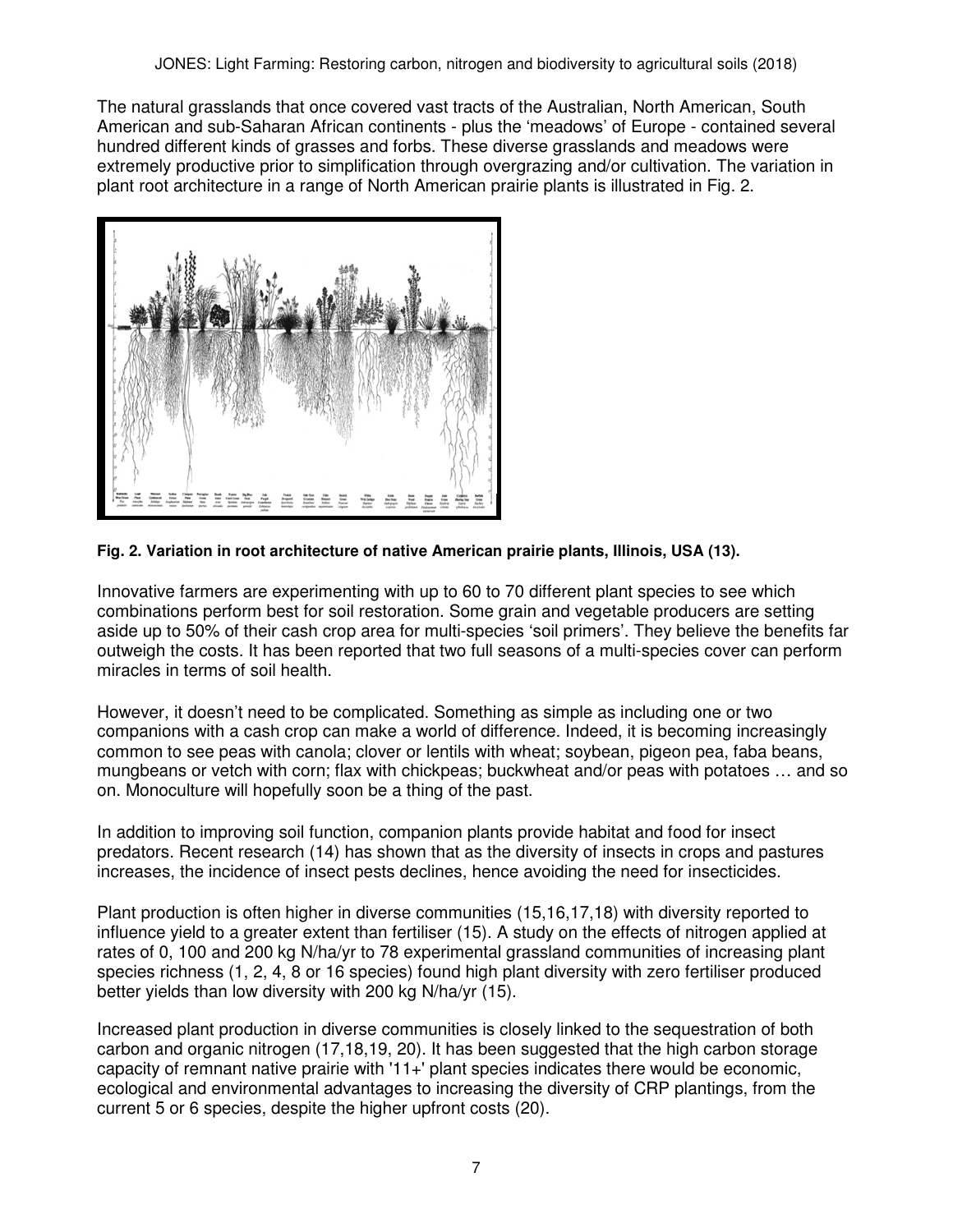### **Common myccorrhizal networks**

An aspect of plant community structure that is gaining increased research attention is the presence of 'common mycorrhizal networks' (CMNs) in diverse pastures, crops and vegetable gardens. It has been found that plants in communities assist each other by linking together in vast underground super-highways through which they can exchange carbon, water and nutrients (21, 22). Common mycorrhizal networks increase plant resistance to pests and diseases (23) as well as enhancing plant vigour and improving soil health.

Beneficial saprotrophic fungi are also stimulated by plant diversity. The increased quantity and diversity of root-derived organic inputs, particularly exudates, enhances fungal biomass resulting in a significant shift in fungal-to-bacterial biomass ratios (24).

In my travels I've seen many examples of monocultures suffering severe water stress while diverse multi-species crops beside them remained green (Fig. 3).



**Fig. 3. Triticale monoculture (left foreground) suffering severe water stress while triticale sown with other species (background and right) is powering. In addition to triticale, the 'cocktail crop' contained oats, tillage radish, sunflower, field peas, faba beans, chickpeas, proso millet and foxtail millet. Chinook Applied Research Association (CARA), Oyen, Alberta.** 

For a humorous insight into how diverse mixes of plants collaborate with soil life to rejuvenate soil and enhance drought tolerance, see reference 25 at the end of this document.

In mixed species plantings, warm-season grasses (such as sorghum and corn) are the most generous 'givers' to soil carbon pools, while broadleaf plants benefit the most from the increased availability of nutrients.

## **4. Limit chemical use**

The mineral cycle improves significantly when soils are alive. It has been shown, for example, that mycorrhizal fungi can supply up to 90% of plants N and P requirements (26). In addition to including companions and multi-species covers in crop rotations, maintaining a living soil often requires that rates of high-analysis synthetic fertiliser and other chemicals be reduced, to enable microbes to do what microbes do best.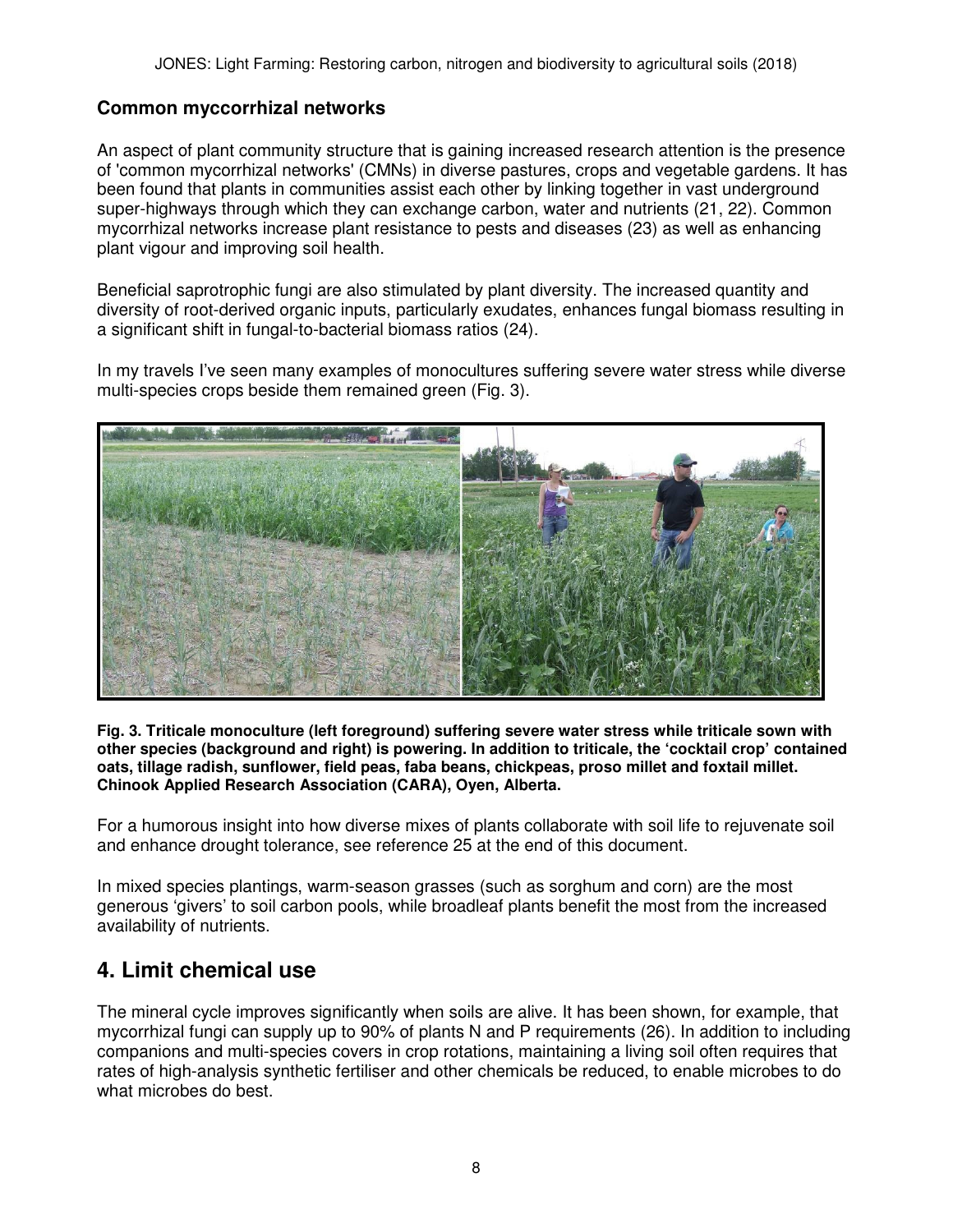Profit is the difference between expenditure and income. In years to come we will perhaps wonder why it took so long to realise the futility of attempting to grow crops in dysfunctional soils, relying solely on increasingly expensive synthetic inputs.

No amount of NPK fertiliser can compensate for compacted, lifeless soil with low wettability and low water-holding capacity. Indeed, adding more chemical fertiliser often makes things worse. This is particularly so for inorganic nitrogen (N) and inorganic phosphorus (P). An often overlooked consequence of the application of high rates of N and P is that plants no longer need to channel liquid carbon to soil microbial communities in order to obtain these essential elements. Reduced carbon flow has a negative impact on soil aggregation - as well as limiting the energy available to the microbes involved in the acquisition of important minerals and trace elements. Lack of trace elements increases the susceptibility of plants and animals to pests and diseases.

**Inorganic N:** The use of high-analysis N fertiliser poses a significant cost to both farmers and the environment. Only 10 to 40% of applied N is taken up by plants, the remaining 60 to 90% being lost through a combination of volatilisation and leaching (27).

It is often assumed that nitrogen comes only from fertiliser or legumes. However, all green plants are capable of growing in association with nitrogen-fixing microbes. Even when N fertiliser is applied, plants obtain much of their N from microbial associations.

Farmers experimenting with 'yearlong green' farming techniques that incorporate high diversity are discovering that their soils develop the innate capacity to fix atmospheric nitrogen. However, if high rates of N fertiliser have been used for some time, it is important to wean off N slowly (27), as freeliving nitrogen fixing bacteria require time to re-establish.

One of the many unintended consequences of the use of nitrogen fertiliser is the production of nitrous oxide in water-logged and/or compacted soils. Nitrous oxide is a greenhouse gas with almost 300 times the global-warming potential of carbon dioxide.

**Inorganic P:** The application of large quantities of water-soluble P, such as found in MAP, DAP or superphosphate, inhibits the production of strigolactone, an important plant hormone. Strigolactone increases root growth, root hair development and colonisation by mycorrhizal fungi, enabling plants to better access soil P (28). The long-term consequences of the inhibition of strigolactone include destabilisation of soil aggregates, increased soil compaction and mineral-deficient (eg low selenium) plants and animals.

In addition to having adverse effects on soil structure and the nutrient density of food, the application of inorganic water-soluble phosphorus is highly inefficient. At least 80% of applied P rapidly adsorbs to aluminium and iron oxides and/or forms calcium, aluminium, manganese or iron phosphates. In the absence of microbial activity, these forms of P are not plant available (28).

It is widely recognised that only 10-15% of fertiliser P is taken up by crops and pastures in the year of application. If P fertiliser has been applied for the previous 10 years, there will be sufficient for the next 100 years, irrespective of how much was in the soil to begin. Rather than continually adding P, it may prove more economical to incorporate P-scavenging plant species in cover and intercrop mixes as well as managing land in ways that support the soil microbes able to access 'locked up' soil P.

Mycorrhizal fungi are extremely important for increasing the availability of soil P. Their abundance can be significantly improved by the presence of perennial plants, the use of diverse cover crops, the inclusion of companions in cash crops and appropriate grazing management.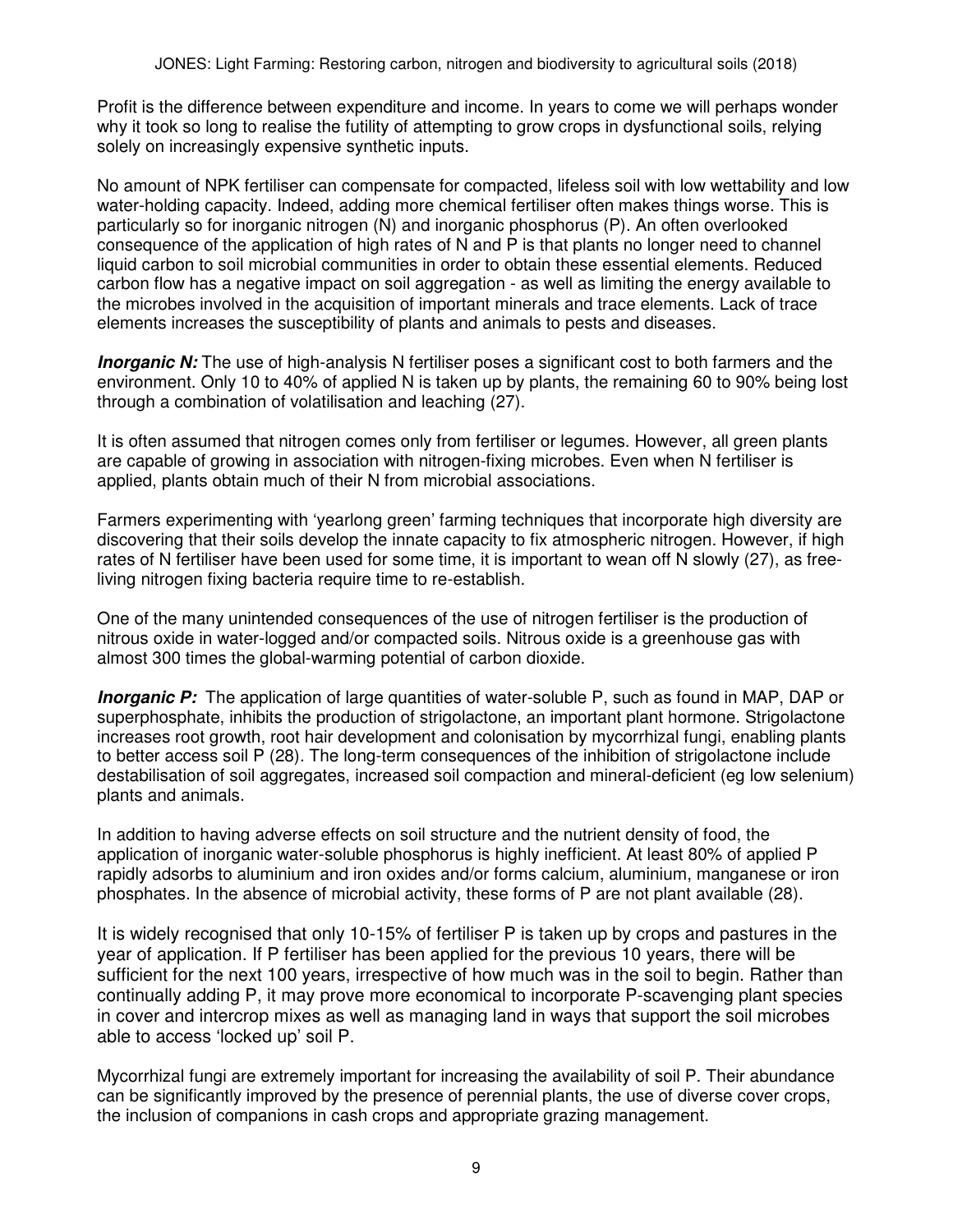# **5. Animal integration**

A multitude of animal species were in contact with soils prior to agricultural intensification. There is no doubt that soil function is improved by their presence. The re-integration of animals into cropland can be extremely beneficial - for both the soils and the animals. Grazing multi-species covers with domestic livestock, for example, helps recover seed costs and improves both soil and animal health.

The way livestock are managed has a significant impact on soil function. In actively growing perennial pastures, it is vitally important that less than 50% of the available green leaf be grazed at any one time (Fig.1). Retaining adequate leaf area reduces the impact of grazing on photosynthetic capacity and enables the rapid restoration of biomass to pre-grazed levels. Significantly more forage will be produced during the growing season - and more carbon sequestered in soil - if pastures are grazed 'tall' rather than 'short'. In addition to maintaining photosynthetic capacity though management of leaf area, the height of pasture has a significant effect on moisture retention, nutrient cycling and water quality.

Maintaining photosynthetic rate is also important. Higher Brix levels in pastures translate to improved feed conversion efficiency, higher average daily gain and enhanced milk production. It is quite possible that higher Brix levels also result in higher Carbon Conversion Efficiency (CCE), given that plant roots and their exudates represent the primary pathway for stable soil carbon sequestration (8, 9, 24).



### **Fig.1. Growth of both tops and roots is significantly impaired if more than 50% of the green leaf is removed in a single grazing event (29).**

Relationship between leaf area removed and impact on roots (30):

Up to 40% leaf area removed  $=$  no effect on root growth 50% leaf area removed  $= 2-4$ % root growth inhibition  $60\%$  leaf area removed =  $50\%$  root growth inhibition  $70\%$  leaf area removed =  $78\%$  root growth inhibition 80% leaf area removed = 100% root growth inhibition 90% leaf area removed = 100% root growth inhibition

Regenerative grazing can be extremely effective in restoring soil carbon levels at depth, particularly in perennial pastures. The deeper the carbon the more it is protected from oxidative and microbial decomposition. The 'sequestration of significance' is that which occurs below 30cm (31).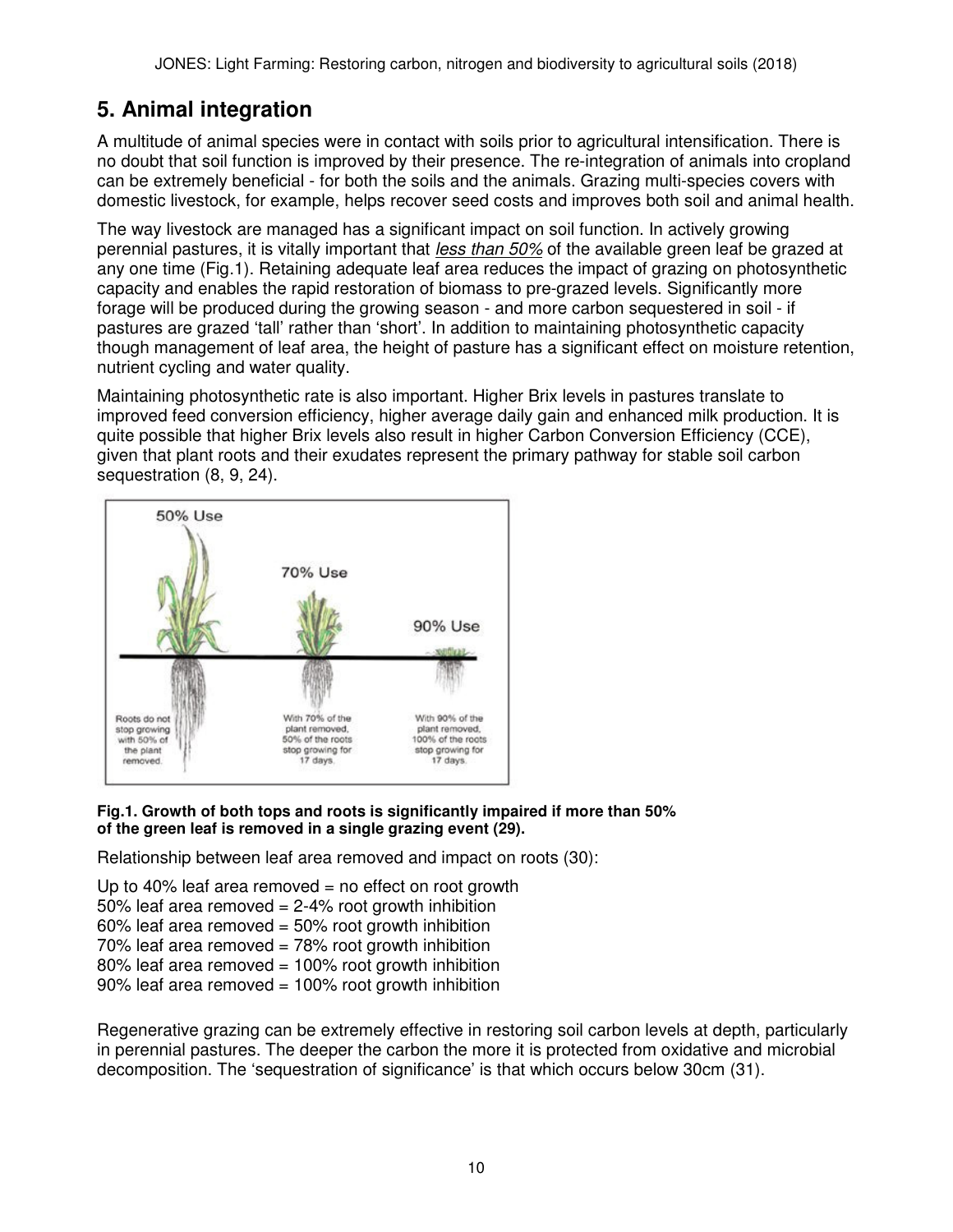# **Conclusion**

All food and fibre producers - whether of grain, beef, milk, lamb, wool, cotton, sugar, nuts, fruit, vegetables, flowers, hay, silage or timber - are first and foremost **'light farmers'**.

Sadly, the intensification of agricultural activity since the Industrial Revolution has resulted in significantly less photosynthetic capacity - that is, green groundcover - on the earth's surface, while also impacting on the photosynthetic rate of the groundcover that remains.

Our role, in the community of living things of which we are part, is to ensure that the way we manage green plants results in as much light energy as possible being transferred to, and maintained in, the soil battery - as stable soil carbon. Increasing the level of soil carbon improves farm productivity, restores landscape function, reduces the impact of anthropogenic emissions and increases resilience to climatic variability.

It is not so much a matter of 'how much' carbon can be sequestered by any particular method in any particular place, but rather, 'how many' soils are sequestering carbon. If all agricultural, garden and public lands were a net sink for carbon we could easily draw down sufficient  $CO<sub>2</sub>$  to counter emissions from the burning of fossil fuels.

Everyone benefits when soils are a net carbon sink. Through our food choices and farming and gardening practices we all have the opportunity to influence how soil is managed. Profitable agriculture, nutrient dense food, clean water and vibrant communities can be ours … if that is what we choose.

For our futures and the futures of our children and grandchildren, why not begin today to rewrite the story of soil??

**Acknowledgement.** Special thanks to Sarah Troisi for expert technical assistance with the photographs used in this article.

### **Literature Cited**

- 1. Jones, C.E. (2008). Liquid carbon pathway. Australian Farm Journal, July 2008, pp. 15-17. www.amazingcarbon.com
- 2. Kaiser, C., Kilburn, M. R., Clode, P. L., Fuchslueger, L., Koranda, M., Cliff, J. B., Solaiman, Z. M. and Murphy, D. V. (2015), Exploring the transfer of recent plant photosynthates to soil microbes: mycorrhizal pathway vs direct root exudation. New Phytologist, 205: 1537–1551.
- 3. Lal, R., Follett, R.F., Stewart, B.A. and Kimble, J.M. (2007). Soil carbon sequestration to mitigate climate change and advance food security**.** Soil Science, 172 (12), pp. 943-956.
- 4. Pimentel, D. and Burgess, M. (2013). Soil erosion threatens food production. Agriculture 2013, 3, 443-463; doi:10.3390/agriculture3030443
- 5. Thomas, D.E. (2003). A study of the mineral depletion of foods available to us as a nation over the period 1940 to 1991. Nutrition and Health, 17: 85–115.
- 6. Thomas, D.E. (2007). The mineral depletion of foods available to us as a nation (1940-2002) a review of the 6th Edition of McCance and Widdowson. Nutrition and Health, 19: 21-55.
- 7. Latham, J. (2016). Why the food movement is unstoppable. Independent Science News. https://www.independentsciencenews.org/health/why-the-food-movement-is-unstoppable/
- 8. Rasse, D.P., Rumpel C. and Dignac M-F. (2005). Is soil carbon mostly root carbon? Mechanisms for a specific stabilisation. Plant and Soil 269:341–56. DOI 10.1007/s11104-004-0907-y
- 9. Jackson, R.B., Lajtha, K., Crow, S.E., Hugelius, G., Kramer, M.G. and Pineiro, G. (2017). The ecology of soil carbon: pools, vulnerabilities and biotic and abiotic controls. Annual Review of Ecology, Evolution, and Systematics, 48:419–45. http://www.annualreviews.org/doi/pdf/10.1146/annurevecolsys-112414-054234